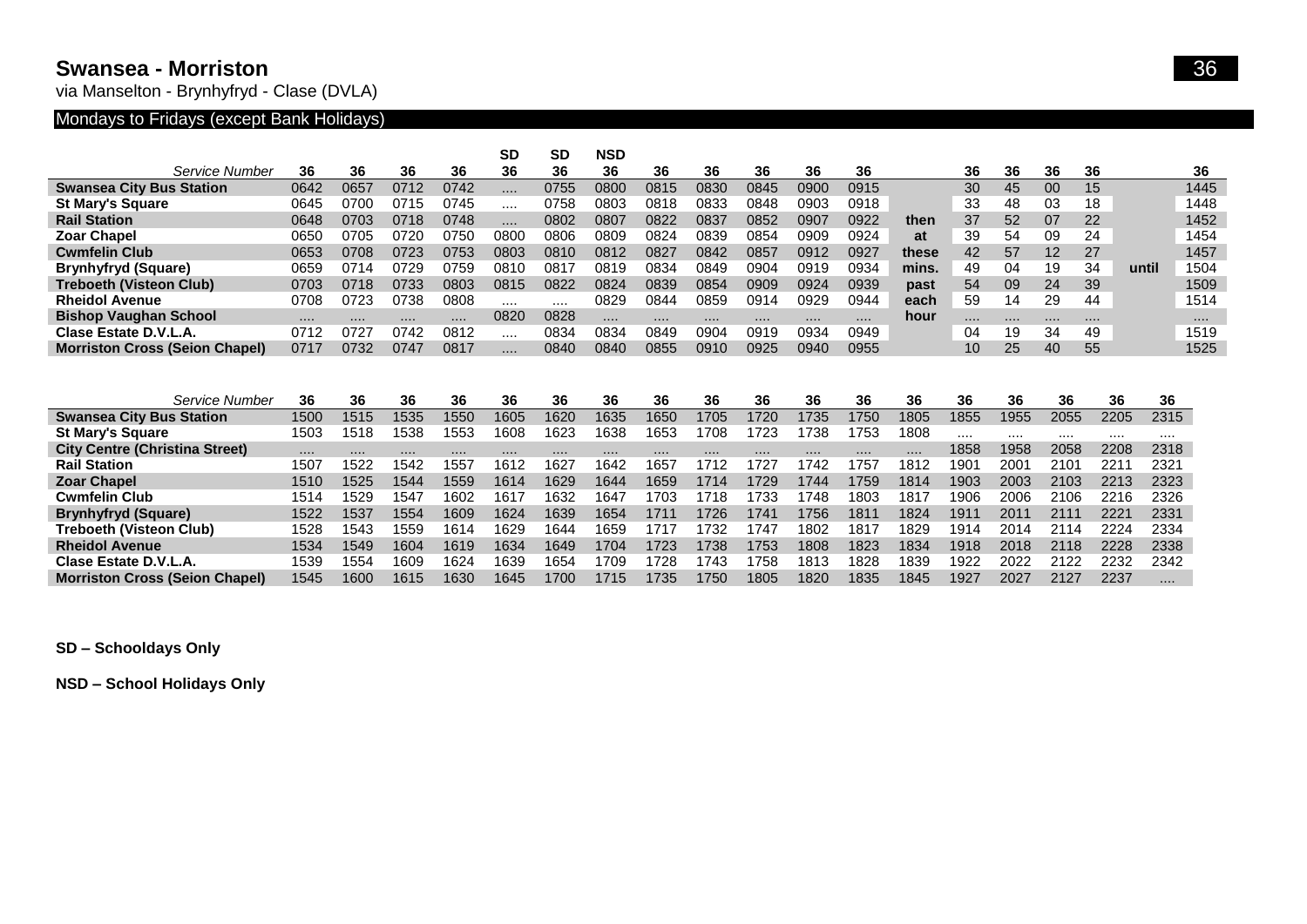### **Morriston - Swansea** 36

via Clase (DVLA) - Brynhyfryd - Manselton

# Mondays to Fridays (except Bank Holidays)

|                                       | Service Number | 36   | 36   | 36    | 36   | 36   | 36   | 36   | 36   | 36   | 36   | 36          | 36   | 36   | 36   | 36   |             | 36 | -36 |
|---------------------------------------|----------------|------|------|-------|------|------|------|------|------|------|------|-------------|------|------|------|------|-------------|----|-----|
| <b>Morriston Cross (Seion Chapel)</b> |                |      |      |       | 0718 | 0733 | 0748 |      |      | 0842 | 0859 | 0914        | 0929 | 0944 | 0959 | 1014 |             | 29 | 44  |
| <b>Morriston Cross (Library)</b>      |                | 0632 | 0652 | 0712  | 0722 | 0737 | 0752 | 0807 | 0827 | 0847 | 0904 | 0919        | 0934 | 0949 | 1004 | 1019 | then        | 34 | 49  |
| Clase Estate D.V.L.A.                 |                | 0636 | 0656 |       | 0727 | 0742 | 3757 | 0812 | 0832 | 0852 | 0909 | 0924        | 0939 | 0954 | 1009 | 1024 |             | 39 | 54  |
| <b>Rheidol Avenue</b>                 |                | 0640 | 0700 | 1721، | 0732 | 074  | ጋ802 | 081  | 083. | 0856 | 0913 | <b>0928</b> | 0943 | 0958 | 1013 | 1028 | at<br>these | 43 | 58  |
| <b>Treboeth (Visteon Club)</b>        |                | 0646 | 0706 | ገ727  | 0738 | 0753 | 3808 | 0823 | 0843 | 0901 | 0918 | 0933        | 0948 | 1003 | 1018 | 1033 |             | 48 | -03 |
| <b>Brynhyfryd (Square)</b>            |                | 0650 | 0710 | ງ731  | 0744 | 0759 | 0814 | 0829 | 0849 | 0906 | 0923 | <b>0938</b> | 0953 | 1008 | 1023 | 1038 | mins.       | 53 | 08  |
| <b>Cwmfelin Club</b>                  |                | 0654 | 0714 | ີ 736 | 0750 | 0805 | 0820 | 0835 | 0855 | 0911 | 0928 | 0943        | 0958 | 1013 | 1028 | 1043 | past        | 58 | 13  |
| <b>Rail Station</b>                   |                | 0659 | 0719 | ገ742  | 0758 | 0813 | 0828 | 0843 | 0903 | 0917 | 0934 | ን949        | 1004 | 1019 | 1034 | 1049 | each        | 04 | 19  |
| <b>City Centre (Kingsway)</b>         |                | 0702 | 0722 | 0745  | 0802 | 0817 | 0832 | 0847 | 0907 | 0920 | 0937 | 0952        | 1007 | 1022 | 1037 | 1052 | hour        | 07 | 22  |
| <b>Swansea City Bus Station</b>       |                | 0705 | 0725 | 0748  | 0805 | 0820 | 0835 | 0850 | 0910 | 0923 | 094C | ว955        | 1010 | 1025 | 1040 | 1055 |             | 10 | 25  |

| Service Number                        | 36 | 36 |       | 36   | 36   | 36   | 36   | 36   | 36   | 36   | 36   | 36   | 36   | 36   | 36   | 36   | 36   | 36   |
|---------------------------------------|----|----|-------|------|------|------|------|------|------|------|------|------|------|------|------|------|------|------|
| <b>Morriston Cross (Seion Chapel)</b> | 59 | 14 |       | 1429 | 1444 | 1459 | 1514 | 1529 | 1549 | 1604 | 1619 | 1634 | 1649 | 1704 | 1719 | 737  | 1752 | 1807 |
| <b>Morriston Cross (Library)</b>      | 04 | 19 |       | 1434 | 1449 | 1504 |      | 534  | 1554 | 1609 | 1624 | 1639 | 1654 | 709  | 724  | 742  | 1757 | 1812 |
| Clase Estate D.V.L.A.                 | 09 | 24 |       | 1439 | 1454 | 1509 | 1524 | 1539 | 1559 | 1614 | 1629 | 1644 | 1659 | 1714 | 1729 | 1747 | 1802 | 1817 |
| <b>Rheidol Avenue</b>                 | 13 | 28 |       | 1443 | 1458 | 1513 | 1528 | 1543 | 1603 | 1618 | 1633 | 1648 | 1703 | 1718 | 733  | 1751 | 1806 | 1821 |
| <b>Treboeth (Visteon Club)</b>        | 18 | 33 | until | 1448 | 1506 | 1521 | 1536 | 1551 | 1608 | 1623 | 1638 | 1653 | 1708 | 1723 | 738  | 1756 | 1811 | 1826 |
| <b>Brynhyfryd (Square)</b>            | 23 | 38 |       | 1453 | 1513 | 1528 | 1543 | 558  | 1613 | 1628 | 1643 | 1658 | 1713 | 728  | 743  | 1801 | 1816 | 1831 |
| <b>Cwmfelin Club</b>                  | 28 | 43 |       | 1458 | 1518 | 1533 | 1548 | 1603 | 1618 | 1633 | 1648 | 1703 | 1718 | 1733 | 1748 | 1806 | 1821 | 1836 |
| <b>Rail Station</b>                   | 34 | 49 |       | 1504 | 1524 | 1539 | 1554 | 1609 | 1624 | 1639 | 1654 | 1709 | 1724 | 739  | 754  | 1812 | 1827 | 1842 |
| <b>City Centre (Kingsway)</b>         | 37 | 52 |       | 1507 | 1527 | 1542 | 1557 | 1612 | 1627 | 1642 | 1657 | 1712 | 1727 | 1742 | 1757 | 1815 | 1830 | 1845 |
| <b>Swansea City Bus Station</b>       | 40 | 55 |       | 1510 | 1530 | 1545 | 1600 | 1615 | 1630 | 1645 | 1700 | 715  | 1730 | 1745 | 1800 | 1818 | 1833 | 1848 |

|                                       | Service Number<br>36 | 36   | 36   | 36    | 36   | 36   | 36       |
|---------------------------------------|----------------------|------|------|-------|------|------|----------|
| <b>Morriston Cross (Seion Chapel)</b> | 1837                 | 1927 | 2027 |       | 2127 | 2237 | $\cdots$ |
| <b>Morriston Cross (Library)</b>      | 1839                 | 1929 | 2029 | 2042  | 2129 | 2239 | 2342     |
| Clase Estate D.V.L.A.                 | 1843                 | 1933 | 2033 | 2046  | 2133 | 2243 | 2346     |
| <b>Rheidol Avenue</b>                 | 1847                 | 1937 | 2037 | 2049  | 2137 | 2247 | 2349     |
| <b>Treboeth (Visteon Club)</b>        | 1851                 | 1941 | 2041 | 2052C | 2141 | 2251 | 2352C    |
| <b>Brynhyfryd (Square)</b>            | 1855                 | 1945 | 2045 | .     | 2145 | 2255 |          |
| <b>Cwmfelin Club</b>                  | 1900                 | 1950 | 2050 |       | 2150 | 2300 |          |
| <b>Rail Station</b>                   | 1905                 | 1955 | 2055 |       | 2155 | 2305 |          |
| <b>City Centre (Kingsway)</b>         | 1908                 | 1958 | 2058 |       | 2158 | 2308 |          |
| <b>Swansea City Bus Station</b>       | 1910                 | 2000 | 2100 | .     | 2200 | 2310 |          |

**C – Continues on to Ravenhill Depot**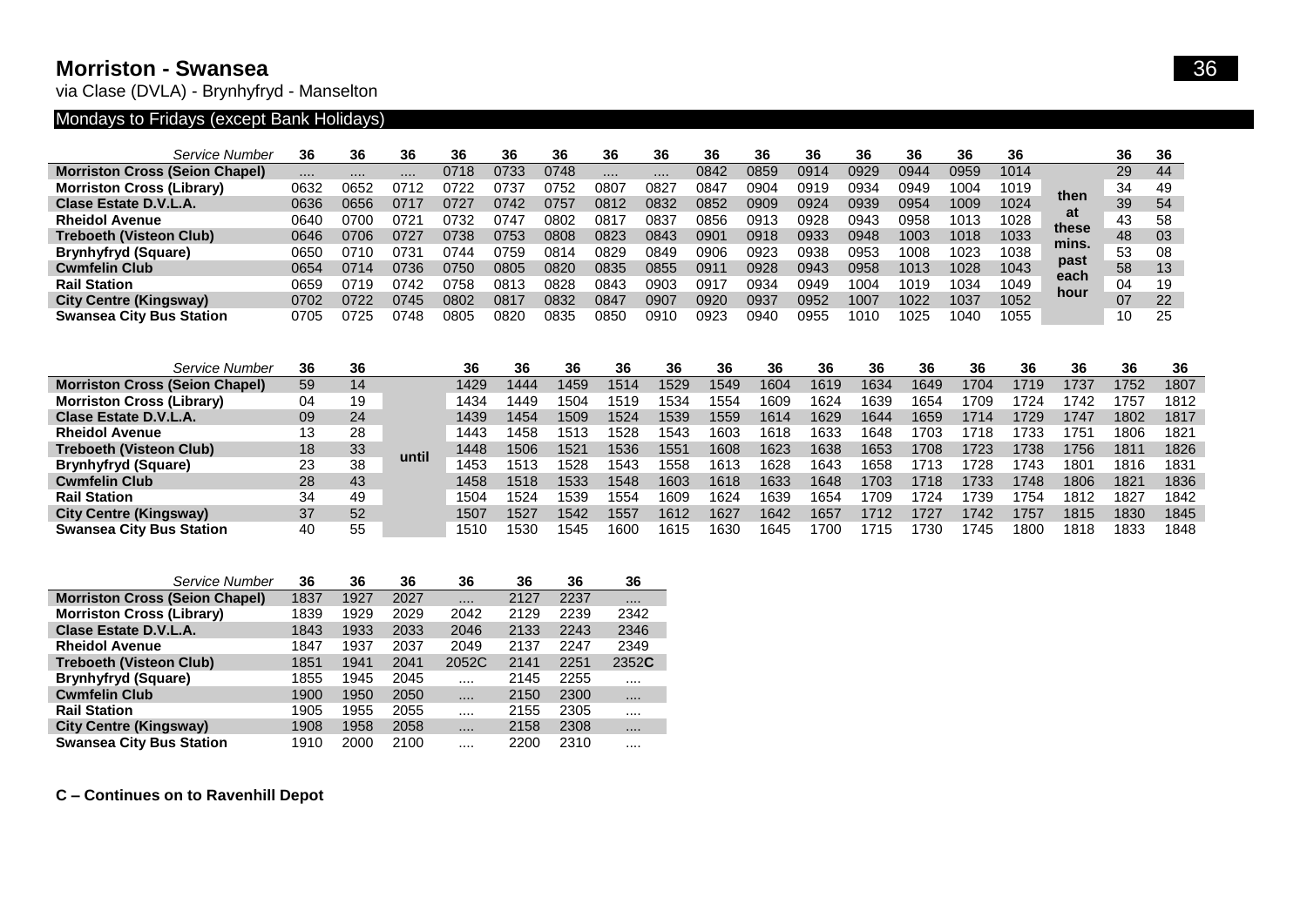### **Swansea - Morriston** 36

via Manselton - Brynhyfryd - Clase (DVLA)

## Saturdays Only

| Service Number                        | 36   | 36   | 36   | 36   | 36   | 36   | 36   | 36   | 36   | 36   | 36   | 36   | 36   | 36   | 36   | 36   | 36   | 36   | 36   |
|---------------------------------------|------|------|------|------|------|------|------|------|------|------|------|------|------|------|------|------|------|------|------|
| <b>Swansea City Bus Station</b>       | 0850 | 0910 | 0930 | ገ950 | 1010 | 1030 | 1050 | 1110 | 1130 | 1150 | 1210 | 1230 | 1255 | 1315 | 1335 | 1355 | 1420 | 1440 | 1500 |
| <b>St Mary's Square</b>               | 0853 | 0913 | 0933 | ን953 | 1013 | 1033 | 1053 | 113  | 133  | 1153 | 1213 | 1233 | 258  | 1318 | 1338 | 1358 | 1423 | 1443 | 1503 |
| <b>Rail Station</b>                   | 0857 | 0917 | 0937 | 0957 | 1017 | 1037 | 1057 | 1117 | 1137 | 1157 | 1217 | 1237 | 1302 | 1322 | 1342 | 1402 | 1427 | 1447 | 1507 |
| <b>Cwmfelin Club</b>                  | 0902 | 0922 | 0942 | 1002 | 1022 | 1042 | 102  | 122  | 1142 | 1202 | 1222 | 1242 | 1307 | 1327 | 347  | 1407 | 1432 | 1452 | 1512 |
| <b>Brynhyfryd (Square)</b>            | 0907 | 0927 | 0947 | 1007 | 1027 | 1047 | 1107 | 1127 | 1147 | 1207 | 1227 | 1247 | 1312 | 1332 | 1352 | 1412 | 1437 | 1457 | 1517 |
| <b>Treboeth (Visteon Club)</b>        | 0912 | 0932 | 0952 | 1012 | 1032 | 1052 | 1112 | 132  | 1152 | 1212 | 1232 | 1252 | 131. | 1337 | '357 | 1417 | 1442 | 1502 | 1522 |
| <b>Rheidol Avenue</b>                 | 0917 | 0937 | 0957 | 1017 | 1037 | 1057 | 1117 | 1137 | 1157 | 1217 | 1237 | 1257 | 1322 | 1342 | 1402 | 1422 | 1447 | 1507 | 1527 |
| Clase Estate D.V.L.A.                 | 0922 | 0942 | 1002 | 1022 | 1042 | 1102 | -122 | 142  | 1202 | 1222 | 1242 | 1302 | 132. | 1347 | 1407 | 1427 | 1452 | 1512 | 1532 |
| <b>Morriston Cross (Seion Chapel)</b> | 0927 | 0947 | 1007 | 1027 | 1047 | 1107 | 1127 | 1147 | 1207 | 1227 | 1247 | 1307 | 1332 | 1352 | 1412 | 1432 | 1457 | 1517 | 1537 |
|                                       |      |      |      |      |      |      |      |      |      |      |      |      |      |      |      |      |      |      |      |

| Service Number                        | 36   | 36   | 36   | 36   | 36   | 36   | 36   | 36   | 36   | 36   | 36   | 36            | 36   | 36   |
|---------------------------------------|------|------|------|------|------|------|------|------|------|------|------|---------------|------|------|
| <b>Swansea City Bus Station</b>       | 1520 | 1540 | 1600 | 1620 | 1640 | 1700 | 720  | 1740 | 1800 | 1855 | 1955 | 2055          | 2205 | 2315 |
| <b>St Mary's Square</b>               | 1523 | 1543 | 1603 | 1623 | 1643 | 1703 | 1723 | 1743 | 1803 |      |      |               |      |      |
| <b>City Centre (Christina Street)</b> |      |      |      |      |      |      |      |      |      | 1858 | 1958 | 2058          | 2208 | 2318 |
| <b>Rail Station</b>                   | 1527 | 1547 | 1607 | 1627 | 1647 | 1707 | 727، | 747  | 1807 | 1901 | 2001 | 2101          | 2211 | 2321 |
| <b>Cwmfelin Club</b>                  | 1532 | 1552 | 1612 | 1632 | 1652 | 1712 | 732  | 1752 | 1812 | 1906 | 2006 | 2106          | 2216 | 2326 |
| <b>Brynhyfryd (Square)</b>            | 1537 | 1557 | 1617 | 1637 | 1657 | 1717 | 737، | 757  | 1817 | 1911 | 2011 | $211^{\circ}$ | 2221 | 2331 |
| <b>Treboeth (Visteon Club)</b>        | 1542 | 1602 | 1622 | 1642 | 1702 | 1722 | 1742 | 1802 | 1822 | 1914 | 2014 | 2114          | 2224 | 2334 |
| <b>Rheidol Avenue</b>                 | 1547 | 1607 | 1627 | 1647 | 1707 | 1727 | 1747 | 1807 | 1827 | 1918 | 2018 | 2118          | 2228 | 2338 |
| Clase Estate D.V.L.A.                 | 1552 | 1612 | 1632 | 1652 | 1712 | 1732 | 1752 | 1812 | 1832 | 1922 | 2022 | 2122          | 2232 | 2342 |
| <b>Morriston Cross (Seion Chapel)</b> | 1557 | 1617 | 1637 | 1657 | 1717 | 1737 | 757  | 1817 | 1837 | 1927 | 2027 | 2127          | 2237 | .    |